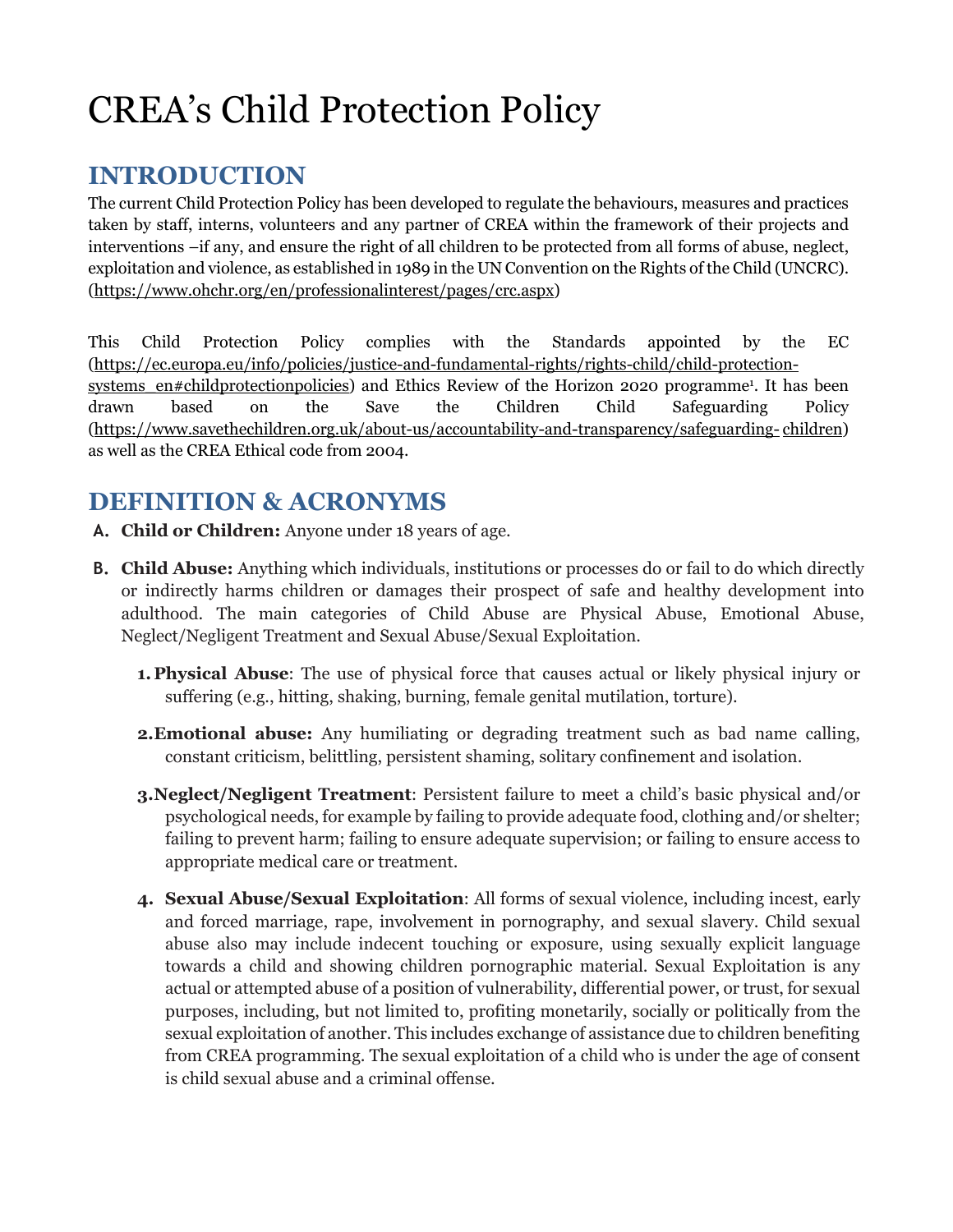- **C. Representatives of CREA**: researchers, grant holders, volunteers, consultants, Board members, Partners and others who work with children on CREA's behalf, visit CREA's programs, or who have access to sensitive information about children in CREA's programs.
- **D. Child Safeguarding:** The set of policies, procedures and practices that we employ to ensure that CREA is a child safe organization.

# **POLICIES**

### 1. Policy on Commitment to Children

CREA is committed to conducting its researches and interventions in a manner that is safe for the children that participate in them. All CREA Representatives are explicitly prohibited from engaging in any activity that may result in any kind of Child Abuse.

In addition, it is CREA's policy to create and proactively maintain an environment that aims to prevent and deter any actions and omissions, whether deliberate or inadvertent, that place children at the risk of any kind of Child Abuse.

All CREA Representatives are expected to conduct themselves in a manner consistent with this commitment and obligation. Any violations of this policy will be treated as a serious issue and will result in disciplinary action being taken, including termination and any other available legal remedy.

In furtherance of this Policy, CREA has adopted, when needed, Procedures, described below, to promote:

- a. **Prevention of Child Abuse:** Striving, through awareness, good practice and training, to minimize the risks to children and take positive steps to help protect children who are the subject of any concerns.
- b. **Reporting of Child Abuse:** Ensuring that all Representatives know the steps to take and whom to contact where concerns arise regarding the safeguarding of children.
- c. **Responding to Child Abuse:** Engaging in action that supports and protects children when concerns arise regarding their well-being; supporting those who raise such concerns; investigating, or cooperating with any subsequent investigation; and taking appropriate corrective action to prevent the recurrence of such activity.
- d. **Training to Promote Awareness of Child Safeguarding Obligations:** Ensuring that all Representatives are notified of and made aware that they are expected to comply with the policy.

### 2. Policy to Comply with Applicable Laws and Regulations

It is CREA's Policy to ensure compliance with local and/or national country and local child welfare and protection legislation, or international standards, whichever affords greater protection, and with the applicable law. The requirements of this Child Protection Policy are in addition to any other applicable legal requirements.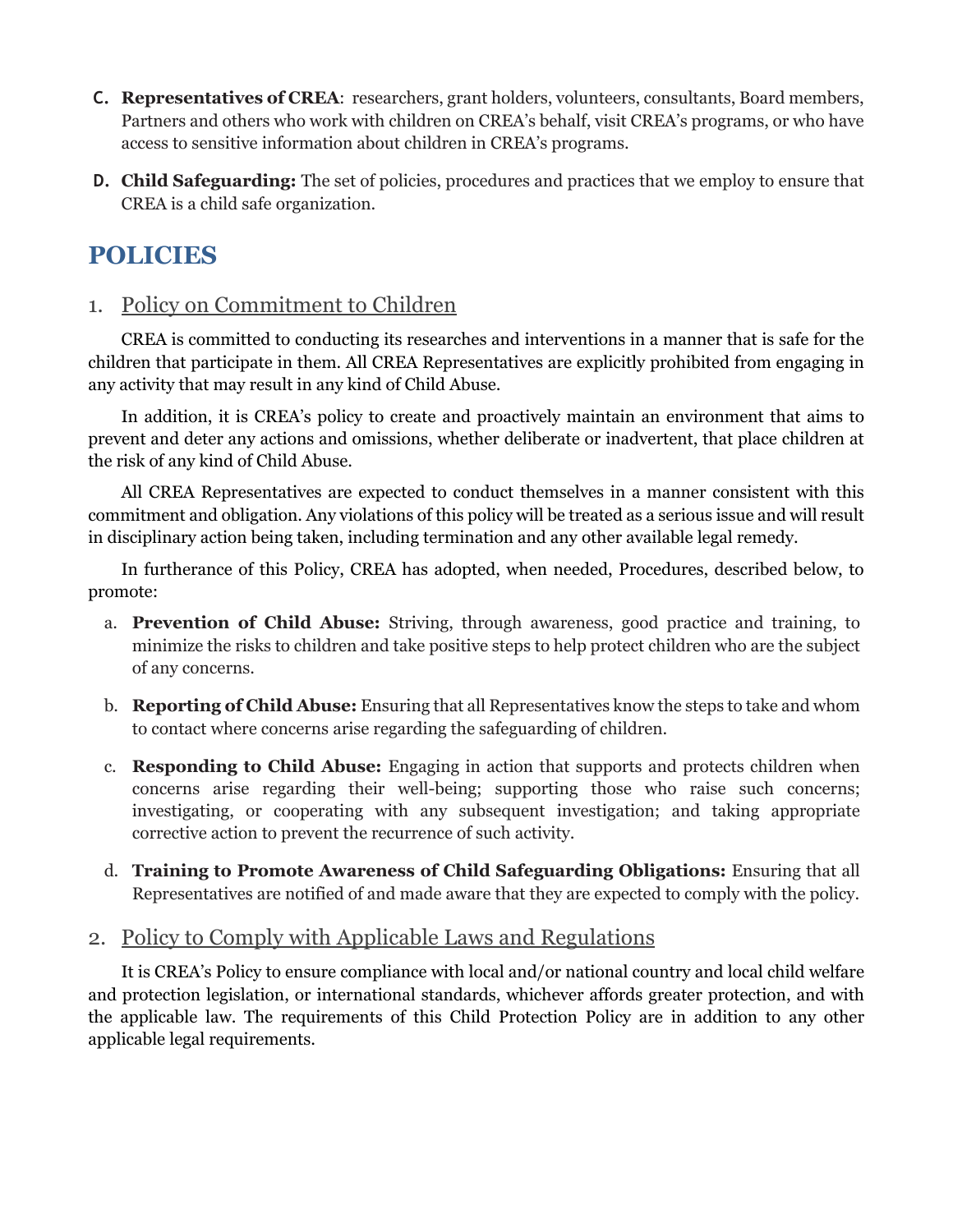### 3. Policy Regarding Sexual Activity with Children

It is CREA's Policy that any individual under the age of 18 is a child and is "underage", regardless of the legal age of consent of the country in which s/he lives and/or in which the offense occurs. An underage child cannot legally give informed consent to sexual activity. Sexual activity with a Child with or without their consent will be treated as a serious issue and will result in disciplinary action being taken, including termination, and the pursuit of any other available legal remedy.

### 4. Policy on Accountability of CREA's Management

CREA has designated an Ethics Committee to prevent, monitor and address any ethical issues, including child safeguarding. Therefore, CREA's Ethical Committee is committed to taking all appropriate corrective actions, including disciplinary, legal or other actions in response to any violation of the Child Protection Policy, with respect to relevant individuals (including those who committed a child safeguarding violation and/or anyone who knew of such child safeguarding violation but failed to act), and taking steps following any findings of a violation of the Child Protection Policy to review the applicable policies, procedures, and protocols to identify and address any gaps or weaknesses. This Committee also reviews research projects that involve minors, following the principles of the Declaration of Helsinki (World Medical Association) and the Ethics Review of the Horizon 2020 programme, among other appropriate references. Any exceptions to this Policy must be sent in advance for approval to the Ethics Committee.

# 5. Policy on Confidentiality in Child Safeguarding Matters

CREA has a duty to manage sensitive information in a manner that is respectful, professional and that complies with the applicable law. Staff must keep all information about any suspected or reported incidents strictly confidential, and must divulge only that information to the Ethical Committee or the PI (Principal Investigator) in the project in which s/he participates, except as may be required by law.

# **PROCEDURES**

1. Prevention of Child Safeguarding Incidents

# **A. Mitigating Child Safeguarding Risks in Project Planning And Implementation**

- 1. Where possible and practical, the 'two-adult' rule, wherein two or more adults supervise all activities where children are involved and are present at all times, should be followed.
- 2. Representatives must never:
	- hit or otherwise physically assault or physically abuse Children;
	- engage in sexual activity or have a sexual relationship with anyone under the age of 18 years regardless of the age of majority/consent or custom locally (mistaken belief in the age of a child is not a defence);
	- develop relationships with Children which could in any way be deemed exploitative or abusive;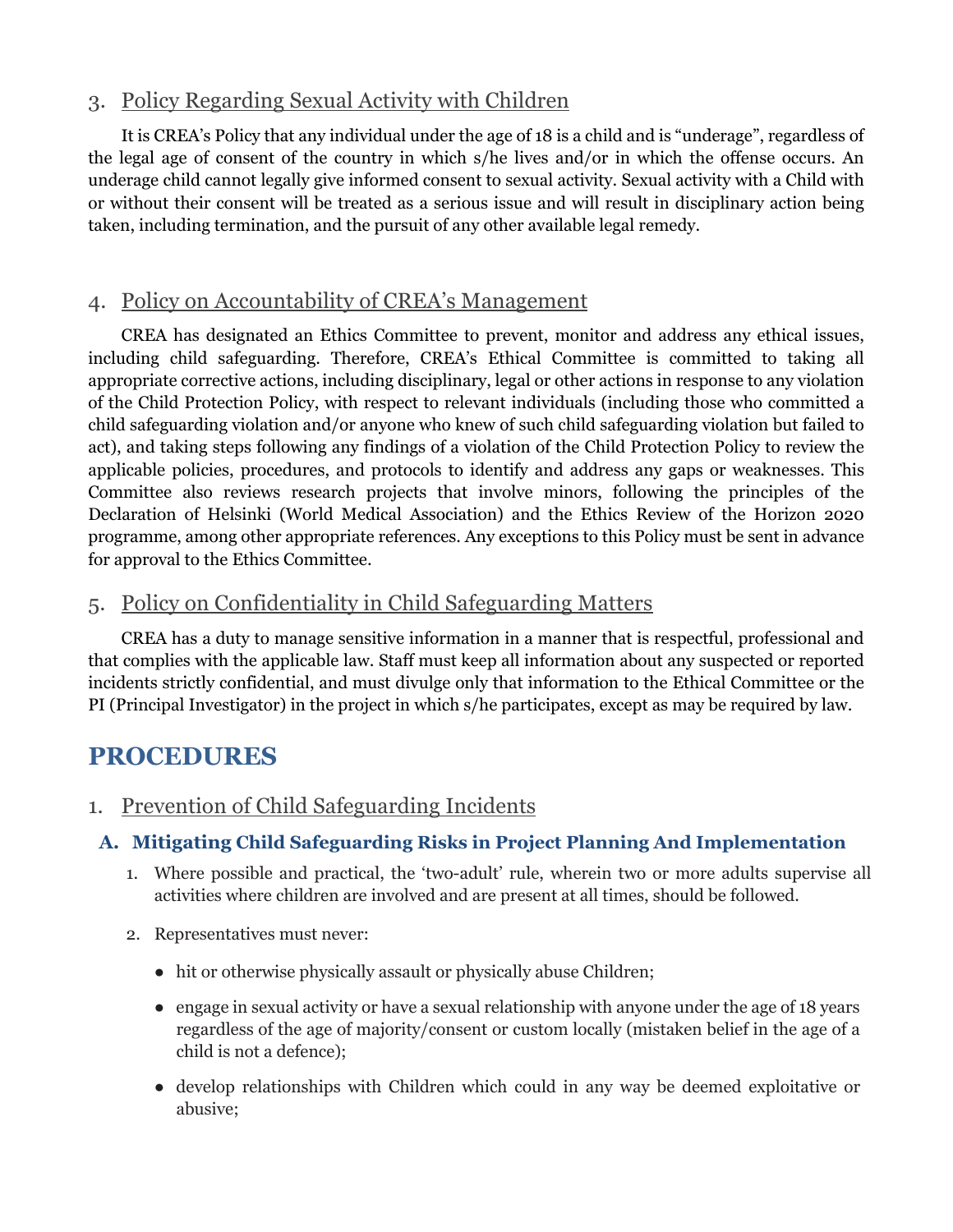- act in ways that may be abusive in any way or may place Children at risk of abuse;
- use language, make suggestions or offer advice to Children which is inappropriate, offensive or abusive;
- behave in a manner which is physically inappropriate or sexually provocative;
- stay alone overnight with one or more Children participating in CREA's researches who are not part of their family, whether in their house or elsewhere;
- do things for Child participants of a personal nature that they can do themselves;
- condone, or participate in, behaviour of Children which is unsafe or illegal;
- act in ways intended to shame, humiliate, belittle or degrade Children, or otherwise perpetrate any form of emotional abuse;
- discriminate against, show unfair differential treatment or favour to particular Child participants to the exclusion of others;
- spend excessive time alone with Child participants away from others in a manner which could be interpreted as inappropriate;
- expose Child participants to inappropriate images, films and websites including pornography and extreme violence;
- place themselves in a position where they are made vulnerable to allegations of misconduct.

This is not an exhaustive or exclusive list. Representatives should at all times avoid actions that may allow behaviour to be misrepresented or constitute poor practice or potentially abusive behaviour.

#### **B. Background Checks**

CREA members and Representatives directly working with children shall provide proof of a clear criminal record regarding sexual crimes. Representatives, interns and/ or collaborators from other countries shall request this certificate, together with the Apostille, at their home country and provide it to the Ethics Committee on arrival. Visitors will not be required this step, as they will be at all times during their visit with a CREA member or representative that has provided such proof (See Procedures, point7).

### 2. Reporting of Child Safeguarding Incidents

All Representatives should know the steps to take and whom to contact when concerns arise regarding the safeguarding of children. Failure to report a reasonable suspicion of misconduct in accordance with this Policy will be treated as a serious issue and may result in disciplinary action.

#### **If a child is in danger or in harm's way, call the local authorities immediately.**

#### **Reporting Specifics**

#### **A. CREA members:**

All CREA members are required to report child maltreatment. Incident reports must be submitted by email to **the Ethics Committee** within 24 hours. The report always should include: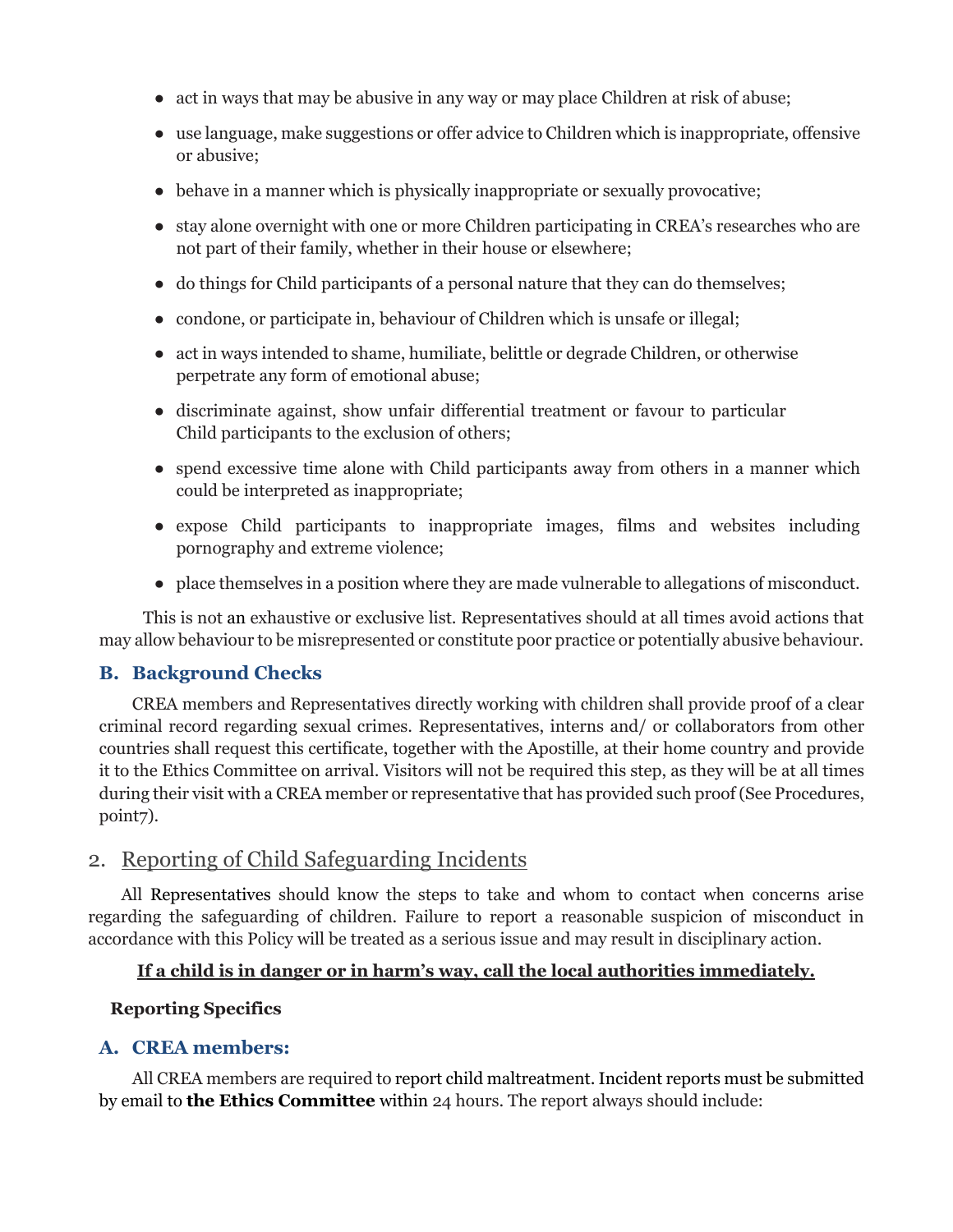- Date, time and location of the incident
- Type of incident (physical abuse, emotional abuse, neglect/negligent treatment, sexual abuse/sexual exploitations) and nature of what happened
- The relevant actions that are happening at the time of the report

#### **B. All other Representatives:**

All other representatives covered by this policy must report any suspicion of misconduct covered by this policy to their direct supervisor. If you feel you cannot raise the concern with your direct supervisor for any reason, you should contact the PI of the project in which the misconduct took place. Alternatively, you can report by email to the Ethics Committee.

#### **All reports must be made within 24 hours**

#### **C. Responsibilities:**

Any PI or staff member who receives a report of any allegation of a violation of this Child Protection Policy must forward the report immediately to the Ethics Committee by email at: creaethics@gmail.com.

#### **D. Staff Overseas**

When travelling or working overseas, you are required to report any allegations of Child Abuse through the same safeguarding reporting procedures listed above.

### 3. Responding to Child Safeguarding Incidents

#### **A. Ethics Committee**

The CREA Ethics Committee members have the knowledge and professional expertise to address child safeguarding procedures and will coordinate with CREA's PIs, and others as appropriate, when conducting any child safeguarding investigation.

The Ethics Committee will:

- Receive child safeguarding reports in accordance with this Child Safeguarding Policy; and
- Provide overall support to the wider implementation of policies and procedures to safeguard children, namely the Child Protection Policy and other related policies and documents.
- Review research proposals to ensure meeting all principles established in the main reference documents, such as the Declaration of Helsinki (World Medical Association), taking special care of the ethical dimension of research proposals addressing vulnerable groups, where children are included.

### **B. Investigating and Follow-up of Child Safeguarding Allegations**

CREA takes every allegation of a violation of our Child Safeguarding Policy seriously. The Ethics Committee is responsible to ensure all credible allegations are logged and tracked.

The Ethics Committee is tasked with following up with the other involved CREA personnel to ensure all allegations are properly investigated and all appropriate corrective action and remedial measures are taken.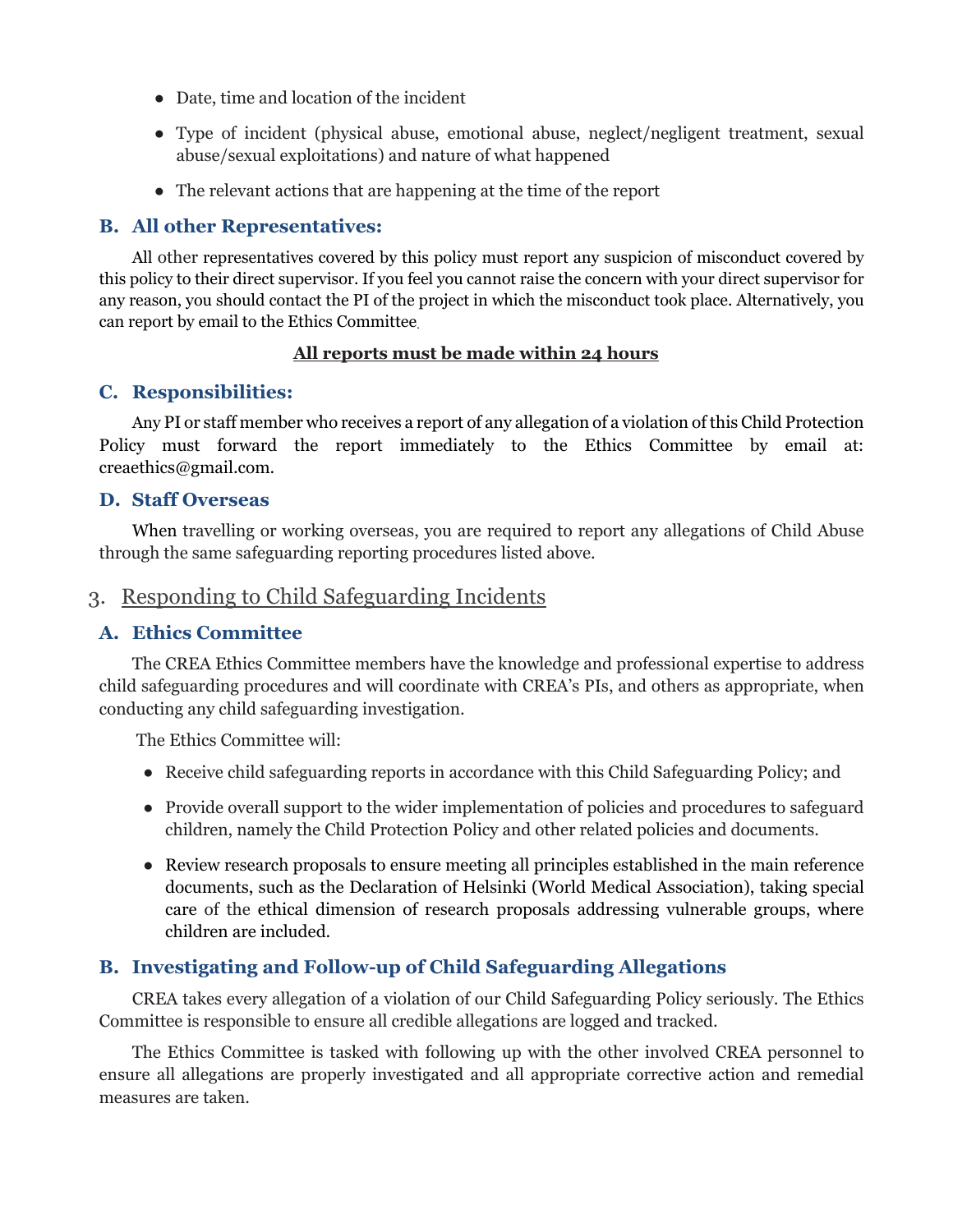Representatives covered by this policy must cooperate fully with any investigation or inquiry by Ethics Committee and preserve all records relating to any alleged violation of this Child Protection Policy. Although we cannot guarantee confidentiality, we will keep reported concerns confidential to the extent possible.

- 1. Initial Assessment: Upon receipt of a report, an initial assessment will be conducted by the Ethics Committee, together with the project's IP, if necessary. A full account of the matter and any further action will be recorded on a Child Protection Report Form. Professional advice will be sought as needed and the next steps will be determined.
- 2. Reporting to Applicable Authorities: referrals will be made to the police as soon as possible.

# 4. Training to Promote Awareness of Child Safeguarding Obligations

All CREA staff must undertake an initial training on the Child Protection Policy within the first three months after induction to CREA, and/or within the first six weeks following the promulgation of this Policy, and they will sign an agreement to adhere to it. Refresher trainings every three years.

PIs are responsible for ensuring those reporting to them are made aware of and understand this Policy and are given trainings as described above.

Other trainings will be required dependent on job specific responsibilities.

### 5. Agreements with Partners

All agreements with Partners (as defined above) in which a CREA member or groups of members is the coordinator must include the requirements of the Policy, together with a written consent in which the Partner agrees to comply with this Policy, or the one subject to their institutions or countries.

### 6. Communications Materials (interviews, photography and filming)

Any communications materials that include information about or images of children are subject to the Communications Guidelines attached as  $\Delta$ nnex I and included as part of this Child Safeguarding Policy.

### 7. Guests on Project Visits

All Representatives of CREA on project visits involving children are subject to the Program Visit Child Protection Guidelines attached as Annex II and included as part of this Child Safeguarding Protection Policy. As a condition to their visit, all Representatives visiting projects involving Children in CREA programs are required to sign the Child Protection Policy Acknowledgement attached as Annex III prior to the visit. Once at the project, there should be a verbal presentation made to the guests regarding appropriate conduct.

# TRAINING REQUIREMENTS

| <b>Training Course</b><br>Who? | Frequency | <b>Training Moment</b> |
|--------------------------------|-----------|------------------------|
|--------------------------------|-----------|------------------------|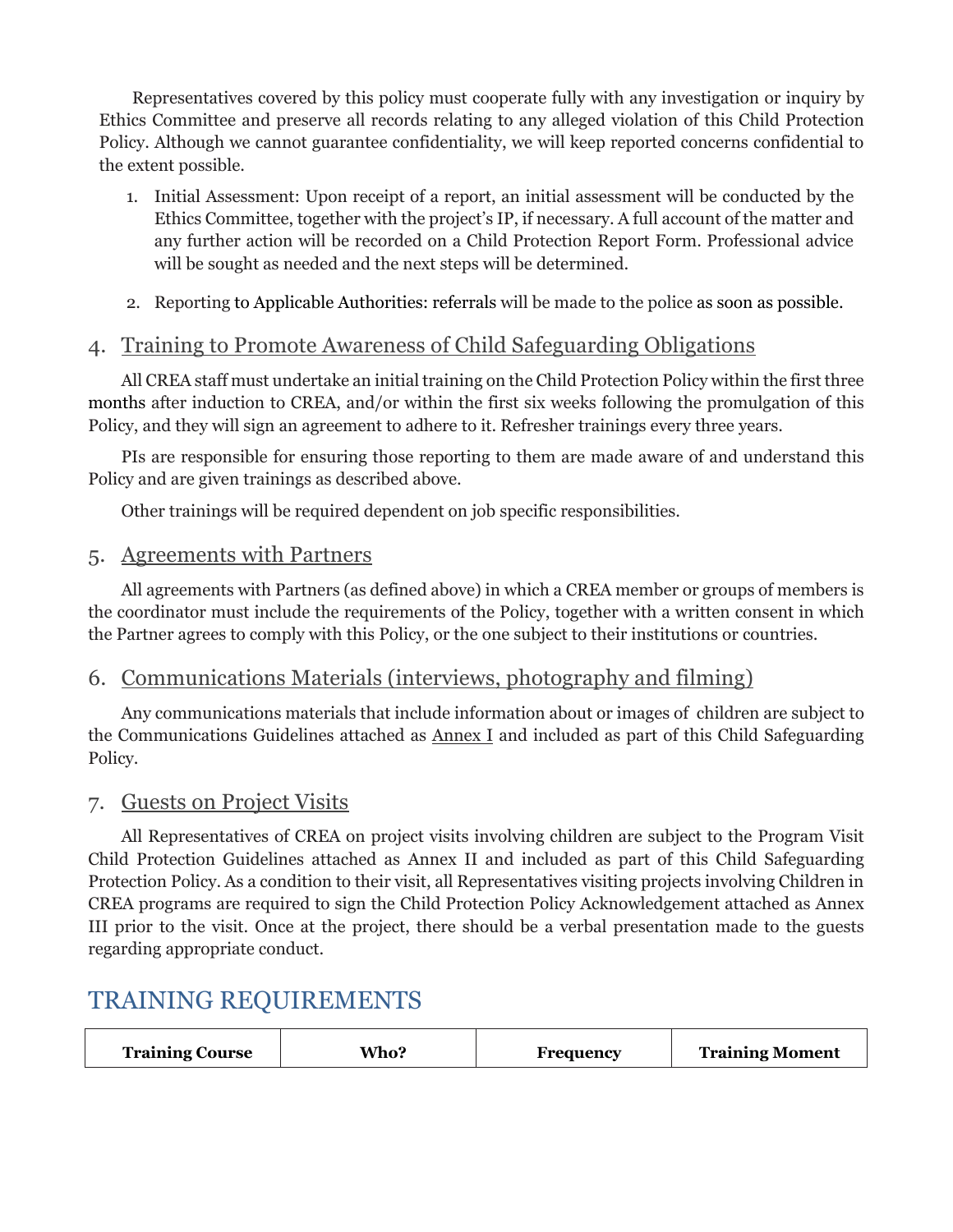| Child Protection Policy<br><b>Fundamentals Training</b> | All | Upon induction,<br>and<br>every three years | First 3 months after<br>induction or within five<br>weeks following the<br>promulgation of policy |
|---------------------------------------------------------|-----|---------------------------------------------|---------------------------------------------------------------------------------------------------|
|---------------------------------------------------------|-----|---------------------------------------------|---------------------------------------------------------------------------------------------------|

# MONITORING MECHANISMS

| What are you<br>monitoring?                                       | Data Source                                                | <b>Action Owner</b> | <b>Escalation Levels</b>                     | <b>Frequency</b>        |
|-------------------------------------------------------------------|------------------------------------------------------------|---------------------|----------------------------------------------|-------------------------|
| <b>Relevant Trainings</b>                                         | <b>Ethics</b><br>Committee<br><b>Training Tracker</b>      | Ethics<br>Committee | Direction and other<br>Management<br>members | Annual                  |
| Policies and procedures<br>are reviewed at least<br>every 3 years | Expiry date from the<br>Policies and<br>Procedures Library | Ethics<br>Committee | Direction and other<br>Management<br>members | three<br>Every<br>years |

# EXCEPTION APPROVAL PROCEDURE

| <b>Procedure/Action</b>                                                                | <b>Action Owner</b>                              |  |
|----------------------------------------------------------------------------------------|--------------------------------------------------|--|
| Exceptions to this policy requires written approval by the<br><b>Ethical Committee</b> | Person seeking exception to policy               |  |
| File and retain exception approval                                                     | Ethics Committee & Assembly of<br><b>Members</b> |  |

# VERSION CONTROL

| <b>Version number</b> | <b>Version Date</b> | <b>Revisions made</b> |
|-----------------------|---------------------|-----------------------|
| $CPP-01.1$            | November 1, 2018    | <b>First Version</b>  |

# ANNEX I: COMMUNICATIONS GUIDELINES

# 1. Guidelines for ethical reporting about children

We have a responsibility to the children with whom we conduct research to tell their stories in a responsible and ethical manner. The child's best interest should always be our primary consideration. We conduct research with children from very different backgrounds, including vulnerable groups and in our interventions we must respect the dignity and humanity of the children who participate in our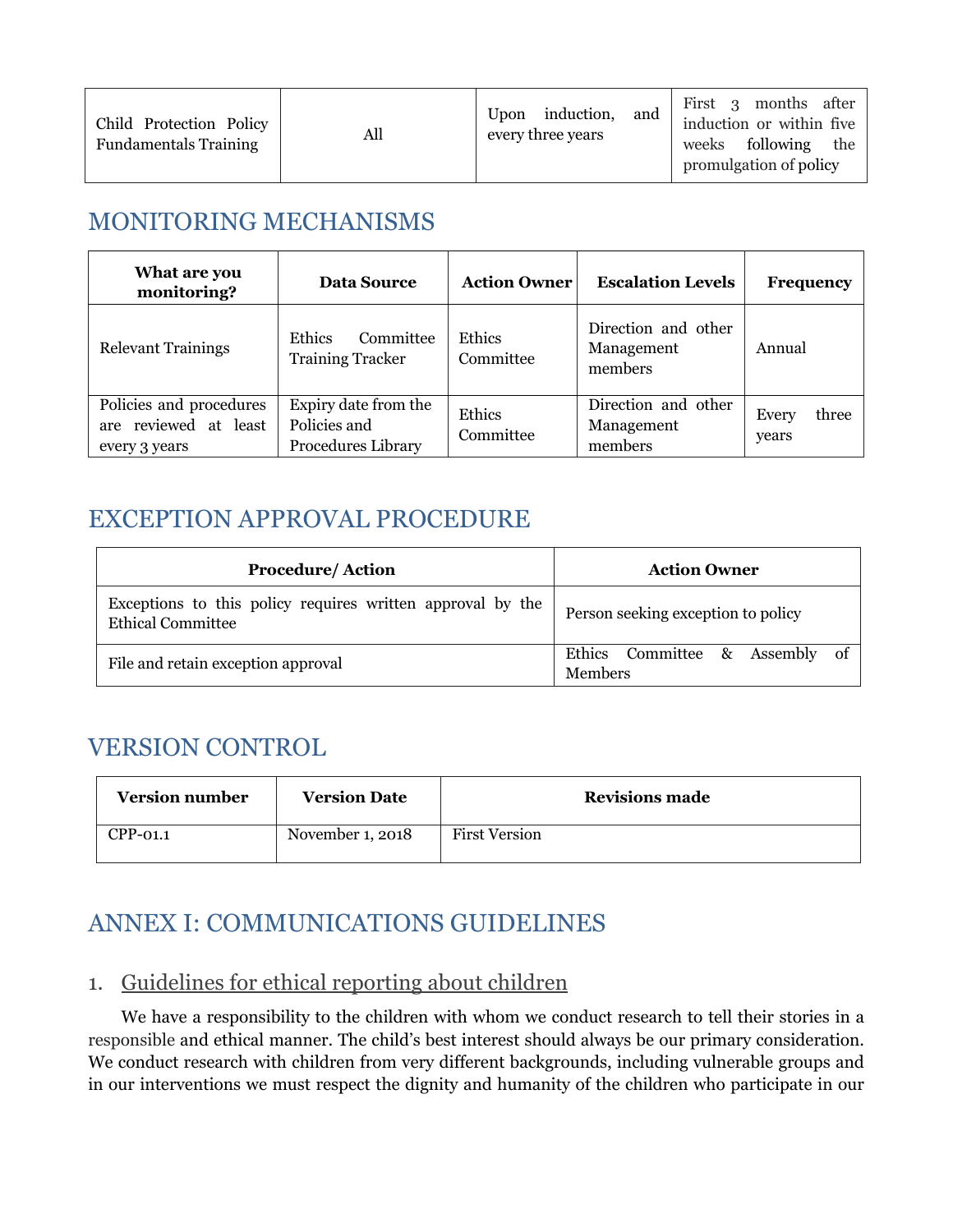researches and we must not present results in a way that stigmatises any of them or contributes to reproduce stereotypes.

Children and young people have all the rights of adults. In addition, they have the right to be protected from harm. Reporting on children and young people carries this added dimension and restriction, especially in the current era when it is nearly impossible to limit a story's reach. This document is meant to support the best intentions of ethical reporting – serving the public's interest for truth without compromising the rights of children.

In some instances, the act of reporting on children places them or other children at risk of exploitation, retribution or stigmatization. When in doubt, we must err on the side of caution and ensure the right of the child to be protected from harm.

### 2. Guidelines for collecting data from children

1) Ensure that the child and parents/legal representatives have signed a consent form to participate in the research. Permission must be obtained in circumstances that ensure the child and guardian are not coerced in any way and understand they are part of a story that might be disseminated locally and globally. This is usually ensured only if the permission is obtained in the child's language and if the decision is made in consultation with an adult the child trusts.

Following European recommendations for H2020 projects, the informed consent will have, at least, the following information:

- Explanation of the research purposes, the expected duration of the subject's participation.
- A statement that participation is voluntary and informed.
- Information about who is organising and funding the research.
- A description of any benefits to the subject or to others which may reasonably be expected from the research avoiding inappropriate expectations.
- Statement describing the procedures adopted for ensuring data protection/confidentiality/privacy including duration of storage of personal data.
- A reference to whom to contact for answers to pertinent questions about the research and research subjects' rights and whom to contact in the event of a research-related injury to the subject.
- An explanation of what will happen with the data or samples at the end of the research period and if the data/ samples are retained or sent/sold to a third party for further research.
- Information about what will happen to the results of the research.
- 2) Do no harm to any child. Stick to the interview's approved questions when available and avoid questions, attitudes or comments that are judgmental or insensitive to cultural values, that place a child in danger or expose a child to humiliation, or that reactivate a child's pain and grief from traumatic events.
- 3) Assess any potential risks to the child or children, including:
	- Reprisals,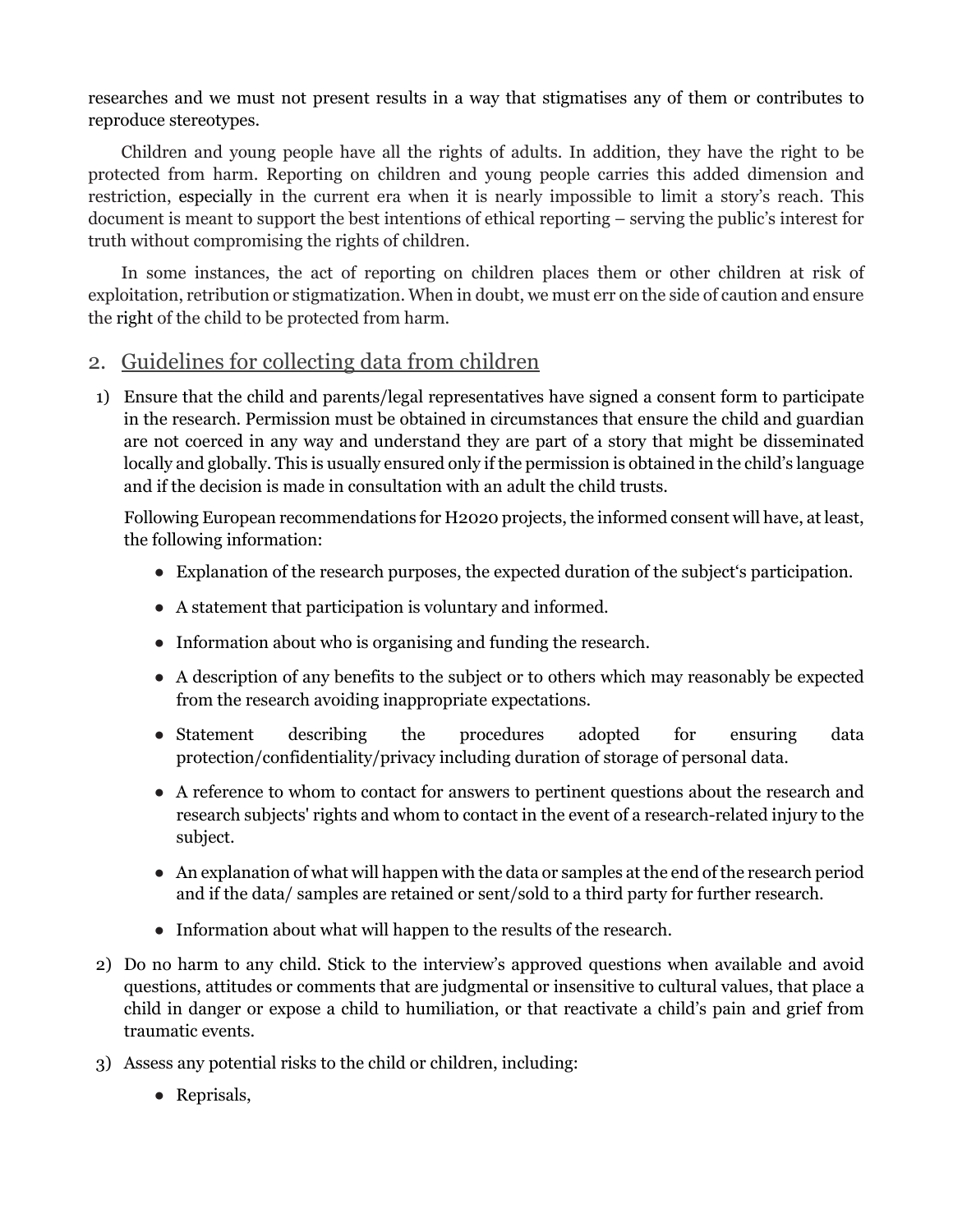- Stigmatization, rejection or attacks by family or communities,
- Legal prosecution,
- Misguided or malicious attempts by outsiders to "rescue" the child from a difficult situation.
- 4) No staging: Do not ask children to tell a story or take an action that is not part of their own history.
- 5) Pay attention to where and how data is collected from the children. Try to make certain that children are comfortable and able to tell their story without outside pressure, including pressure from the interviewer. Interviews will be conducted in a safe space for the children, following the 2 adult rule when possible or with the door open.
- 6) If a child discloses bad practice during an interview (such as abuse, criminal activity or a violation of CREA policy), the person carrying out the interview should follow the reporting procedures established in this Child Protection Policy, or the one that applies.
- 7) No payments or any other form of compensation are to be provided to children or parents in exchange for their participation in the research.

### 3. Guidelines for reporting on children

- 1) Do not further stigmatize any child. Avoid categorizations or descriptions that expose children to negative reprisals – including additional physical or psychological harm, or to lifelong abuse, discrimination or rejection by their local communities.
- 2) Do not give any information that could lead to a child being identified or traced. Use pseudonyms to anonymise the data.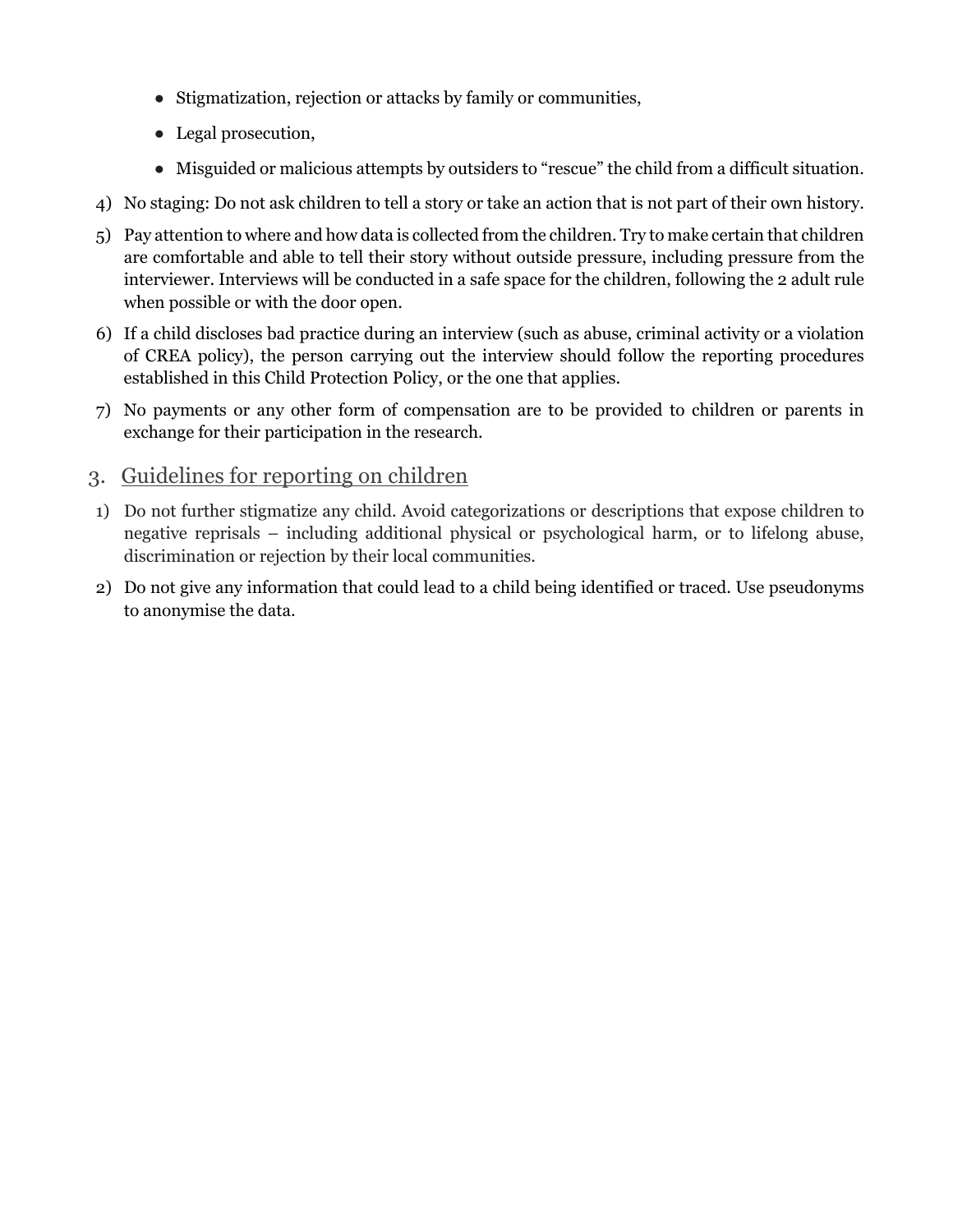# ANNEX II: PROGRAM VISIT CHILD PROTECTION GUIDELINES

# 1. Standards & Procedures for Child Safeguarding and Visits:

1.1 Uphold the agency Child Protection Policy standards through background checks, policy review, signed policy acknowledgements, briefings, and general application to all CREA research visitors. Examples of visitors include professors, visiting scholars, grant holders, staff, volunteers, policymakers, or other individual that were not initially members of the research.…

#### Procedure:

Before Site Visit:

- Prior to any contact with children, the CREA organizer of the visit will provide expectations to visitor(s).
- The organizer of the visit will provide a copy of CREA's child protection policy to site visitor(s) prior to visit. CREA visitor(s) must review the policy and return a signed child protection policy acknowledgement to the organizer of the visit.
- Retain signed copies of child protection policy acknowledgements per standard CREA policies and practice.
- If a visitor participates in multiple visits annually, he/she only needs to sign a policy acknowledgement once each year.
- In some cases, staff at sites will have additional Child Safeguarding or Ethics Conduct forms for visitor(s) to review and sign.
- 1.2 Adhere to the two-adult rule, as outlined in the Child Protection Policy.

#### Procedure:

During Site Visit:

- Children must never be left alone with visitor(s). CREA staff must adhere to the two-adult rule: two or more adults are required to supervise all activities where children are involved and are present at all times.
- 1.3 Protect the privacy and sensitive personal information of children and families.

#### Procedure:

Before Site Visit:

• Site staff must explain the content release form to all participants of the upcoming visit, including all caretakers, guardians, parents of children at the site. If an adult or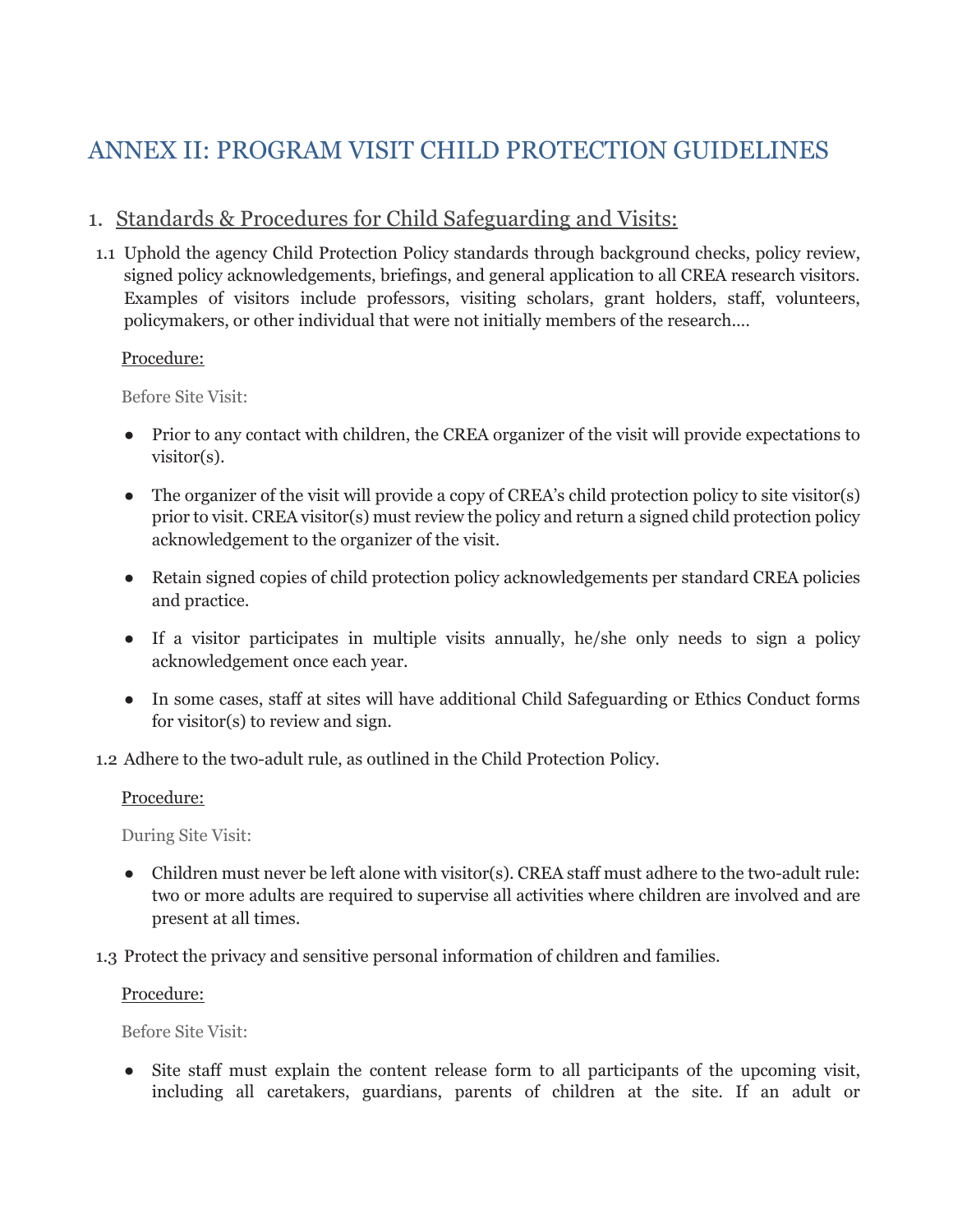guardian/caretaker of a child has not signed the form prior to the visit, they cannot be included in photographs, video, quotes or other materials intended for publication, marketing or other use that are gathered during the visit. Copies of the release forms should be filed at the site as per standard CREA policies and practices.

During Site Visit:

- Do not share children's full names or locations on social media. Turn off location devices that automatically populate the location on social media. Publications and/or information shared through social media should be in compliance with the privacy regulations determined at each host centre.
- After Site Visit:
	- Do not share children's full names or locations on social media. Publications and/or information shared through social media should be in compliance with the privacy regulations determined at each host centre.
- 1.4 Ensure all site visits are authorized, and visit procedures are followed.

#### Procedure:

Before Site Visit:

• The program office for the site must secure parental/guardian/centre permission for the visit via a signed consent form.

During Site Visit:

● If a visitor arrives at a program office or site unexpectedly requesting a visit, staff should explain that a visit cannot take place because the proper forms and background checks have not been completed and notify the project's PI. Under no circumstances should a CREA guest visit a child or collaborating centre unannounced.